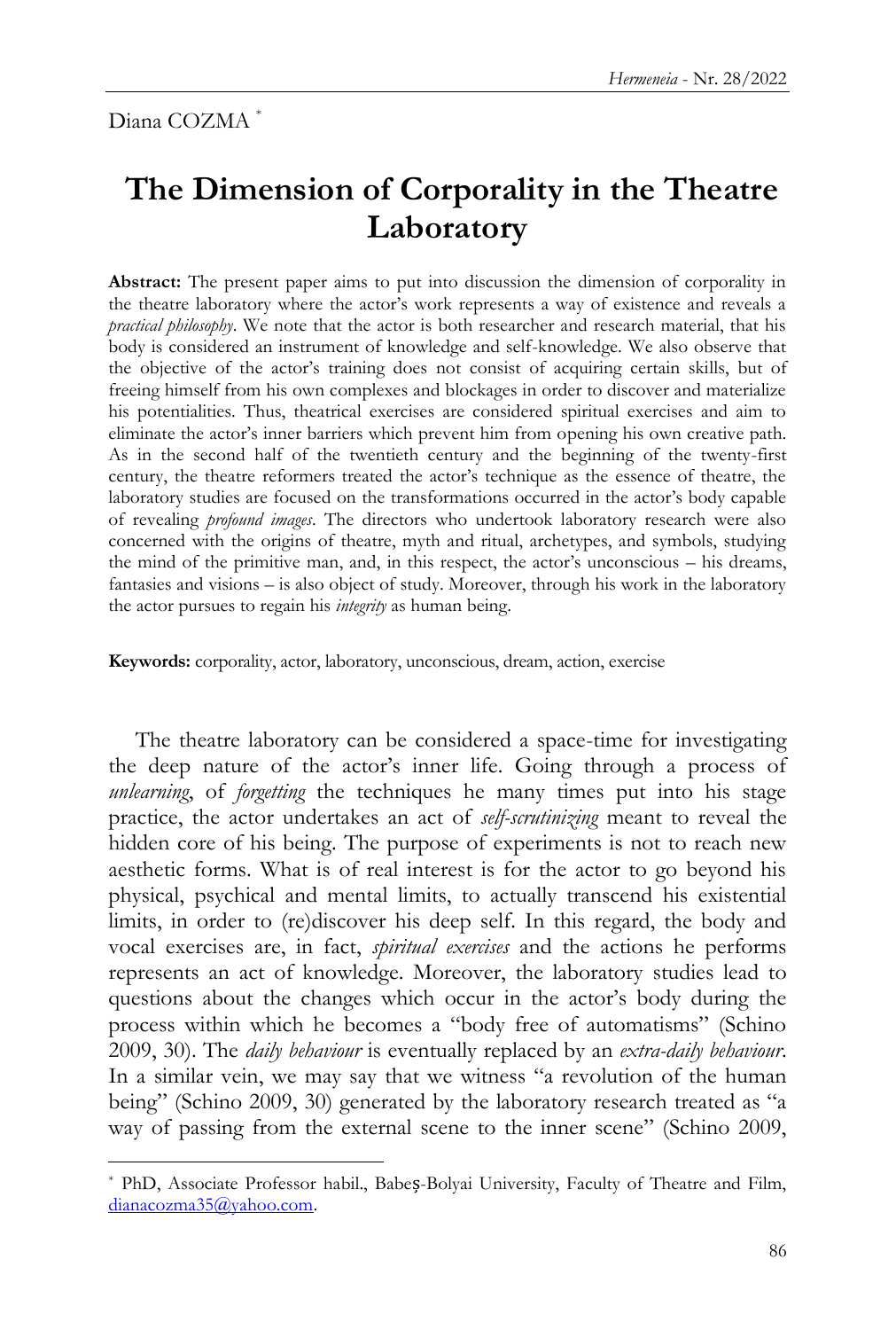30). In order to pass from outer to inner scenes, from *daily* to *extra-daily*, the actor voluntarily abandons the techniques he previously used in building his character, often making use of imitation as a means for transposing the life of the character into his *body-mind* or using different procedures to put into coexistence his personal life with the fictional life or to put into conflict his self with the character's self. In this context, we deal with a transfer of identity from actor to character and vice versa, with thoughts, feelings and sensations induced by the character into the actor's life, with the techniques of identification and alienation. However, in the laboratory, the mutations which usually occur in the psychic-mental structure of the actor, as a consequence of identifying/distancing with/from different characters, are no longer object of study. In fact, what the actor seeks to discover is that that already exists in himself, aiming to throw light on his past experiences, in order to realise the possibilities of his future experiences: "For, in the last resort, we are conditioned not only by the past, but by the future, which is sketched out in us long beforehand and gradually evolves out of us. This is especially the case with a creative person who does not at first see the wealth of possibilities within him, although they are all lying there ready" (Jung 1981, 110). Discovery, self-discovery can take place solely in a propitious environment.

So, laboratory research pursues to generate changes in the actor's bodymind by expanding his horizon in order to gain self-knowledge and selfawareness. Some changes in the body are connected to the mental and physical power with which he does the action in relation to its expression. The actor's body is studied, "its mechanisms, both visible and invisible" in order "to change it from the core. The core being the skeleton and the soul of the actor" (Schino 2009, 66). In the investigation of the *relationship between body and soul* (Stanislavsky) we notice that the distinction between soul and ego is operated: "How are souls different from egos? I have previously described the ego as the governing part of our personality. Ego development – the maturation of this governor – is very much related to the development of our consciousness. When people speak of someone"s 'ego', what is usually referred to is someone's self-image, self-perception, and will. [...] One of the biggest differences between the soul and the ego is that the ego is closer to the surface of who we are or believe ourselves to be, whereas the soul goes deeper, to the core of our being – so deep that we may not be aware of it" (Peck 1997, 267-268). The actor, in a constant confrontation with his ego, raises questions whose possible answers are meant to contribute to overcoming his human condition. It is a confrontation with his own complexes, frustrations, blockages: "For each individual actor it must be clearly established what it is that blocks his intimate associations, thus causing his lack of decision, the chaos of his expression and his lack of discipline; what prevents him from experiencing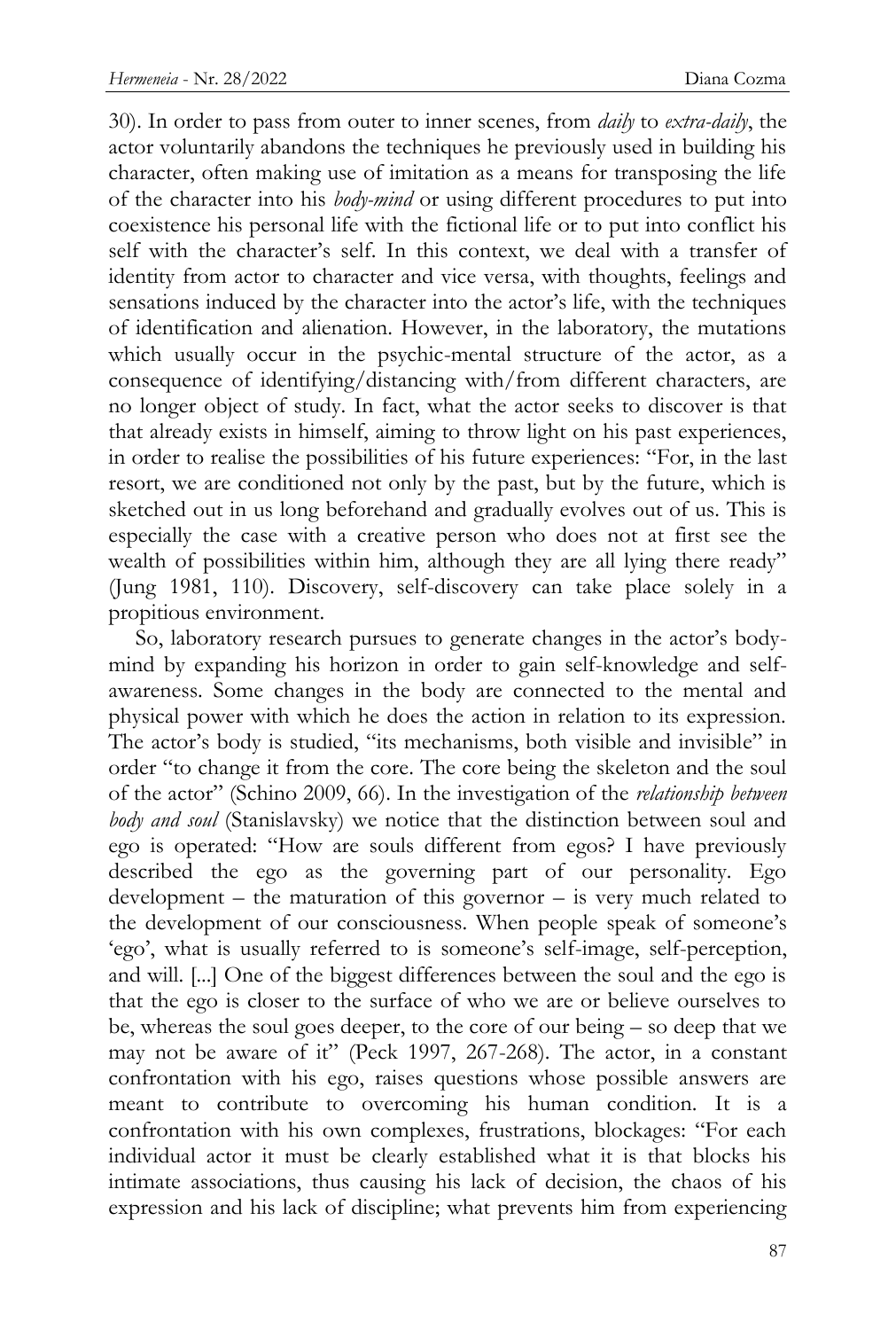the feeling of his own freedom, that his organism is completely free and powerful, and that nothing is beyond his capabilities" (Grotowski 2002, 129). In fact, we deal with a rigorous work whose objective is "to make the human body *different*, enabling it to speak its language, which is the essence of the theatre" (Schino 2009, 66). As many theatre reformers consider the actor"s technique to be the essence of theatre, the laboratory studies focus on the actor"s body as "a *body in movement*, considered and accepted as a *language*. A language that could not be translated but that was perhaps best able to express profound images" (Schino 2009, 73). These *profound images* which come to surface are a result of the incursions and searches into the actor"s unconscious. The actor thinks the actions with his own body, manifests himself in actions which encapsulate countless body expressions. The actions are the working instruments on the actor's body. And, at the same time, it is limpid that we deal with a living chain of actions generated by the actor"s *body in movement*.

The research also involves studies on the actor's dreams and fantasies. The analysis of dreams, in which "The most heterogeneous things are brought together regardless of the actual conditions, and a world of impossibilities takes the place of reality" (Jung 1976, 45), puts the premises for articulating an *oneiric logic*; in this regard, the dimension of corporality is marked by the manifestations of the actor's unconscious. From this perspective, we could say that in the theatre laboratory we can see "a place of intense experience, half dream, half ritual" (Biner 1972, 27), in which the actor "approaches something of a vision of self-understanding, going past the conscious to the unconscious, to an understanding of the nature of all things. And it seems to us that only the language of poetry can accomplish this; only poetry or a language laden with symbols and far removed from our daily speech can take us beyond the ignorant present toward these realms" (Biner 1972, 27). Exploring the unconscious, the dreams which "are neither mere reproductions of memories nor abstractions from experience. They are the undisguised manifestations of unconscious creative activity" (Jung 1981, 100), determines an expansion of consciousness. The fragile balance between the conscious and the unconscious concurs to the generation in the immediate reality of organic actions which are not altered by the discursiveness of the mind or excessive rationalization. Dreams, daydreams, visions are the material we "have to work in the analysis of the unconscious" as "unconscious consists not only of dreams. There are products of the unconscious which are known as fantasies. These fantasies are either a sort of day-dreaming, or else they are rather like visions and inspirations" (Jung 1981, 105). We point out here that, for example, the plastique exercises are a possible means for entering the *individual dreams*.

The *via negativa*, Jerzy Grotowski's approach in the creative process, opens, for the actor, the possibility to reach a *total act*: "It is the act of laying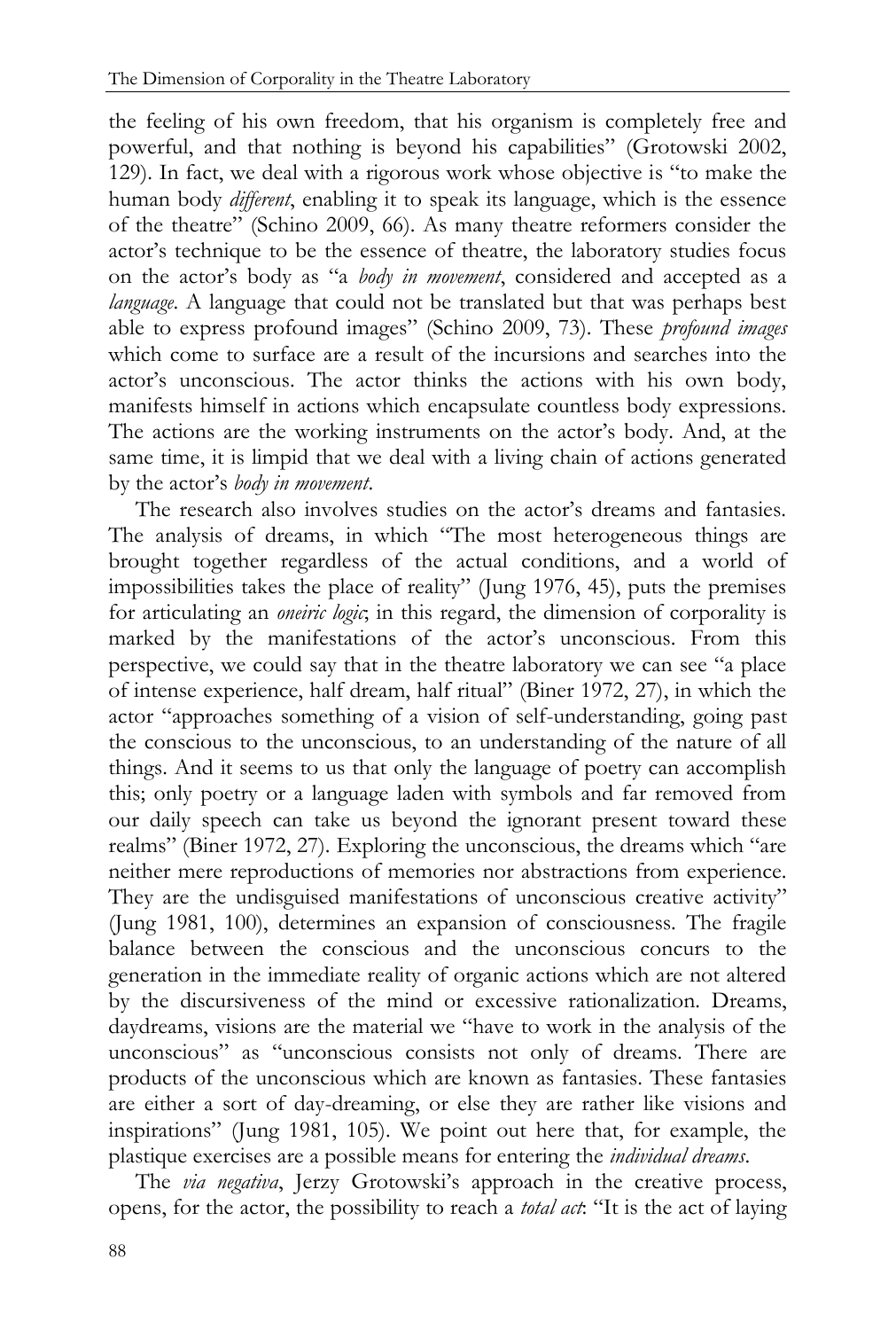oneself bare, of tearing off the mask of daily life, of exteriorizing oneself. Not in order to "show oneself off" for that would be exhibitionism. It is a serious and solemn act of revelation. The actor must be prepared to be absolutely sincere. It is like a step towards the summit of the actor's organism in which consciousness and instinct are united" (Grotowski 2002, 210). By the nature of his work, the actor accesses states of consciousness and is the absolute controller of his instincts. In this respect, we witness a process of self-analysis, a continuous introspection meant to lead to the rediscovery of his deep self. Meeting in several essential points of contact with the Artaudian prophetic vision, Grotowski's practical research provides the instruments necessary for studying the language of the actor's body. At the same time, it is pursued for the actor to accomplish an act of transgression and transillumination. The studies can be undertaken only through a total engagement of the actor in the process of self-discovery and self-becoming. *Spontaneity* and *discipline*, the two fundamental aspects which define his work, are embedded in organic actions. The body language is no longer a mirror of reality, but part of reality, and the symbiotic relationships established between the actors who share the same working space reflect a *corp-oral* communication. Through his actions, the actor pursues to harmonize his body and voice, his sensations and reason, to reach a *body of essence*. His inner life – thoughts, feelings, emotions, memories – manifests itself through his *body in action*.

During training, the actor reinvents himself through dances, songs, rhythms, physical and vocal exercises, which *aim to release the living impulses from the human being* (Grotowski). The impulses must really start from the inside of the actor in order to be alive. In other words, the organic impulses arise from the interior of the body, *which has no memory, for our body is memory*. At the same time, the actor explores shapes, colours, smells, sensations, sounds, images, revealing his own inner theatre, that of a body which speaks a *different* language. After all, "All laboratories form actors that have not only physical abilities but also a "different" mentality. A difference that has been given a variety of new names: ethics, spirituality, a love for art. But which is the necessary consequence of a body that is not only gymnastic and welltrained but also accustomed to reacting and speaking in its own disturbing language, ever changing, mysterious and unexpectedly profound" (Schino 2009, 206).

During the rehearsals for a performance, the actor's body seems like a bridge which connects his personal life with the life of the character, the fictional world of the performance with the spectators. In the laboratory, we can see an authentic search for the depths of the actor's self that reminds us what Eugène Ionesco called the *new psychology*, namely the immersions in the interiority of the individual and the emergence to the surface of archetypal images, of actions which are no longer subject to social and cultural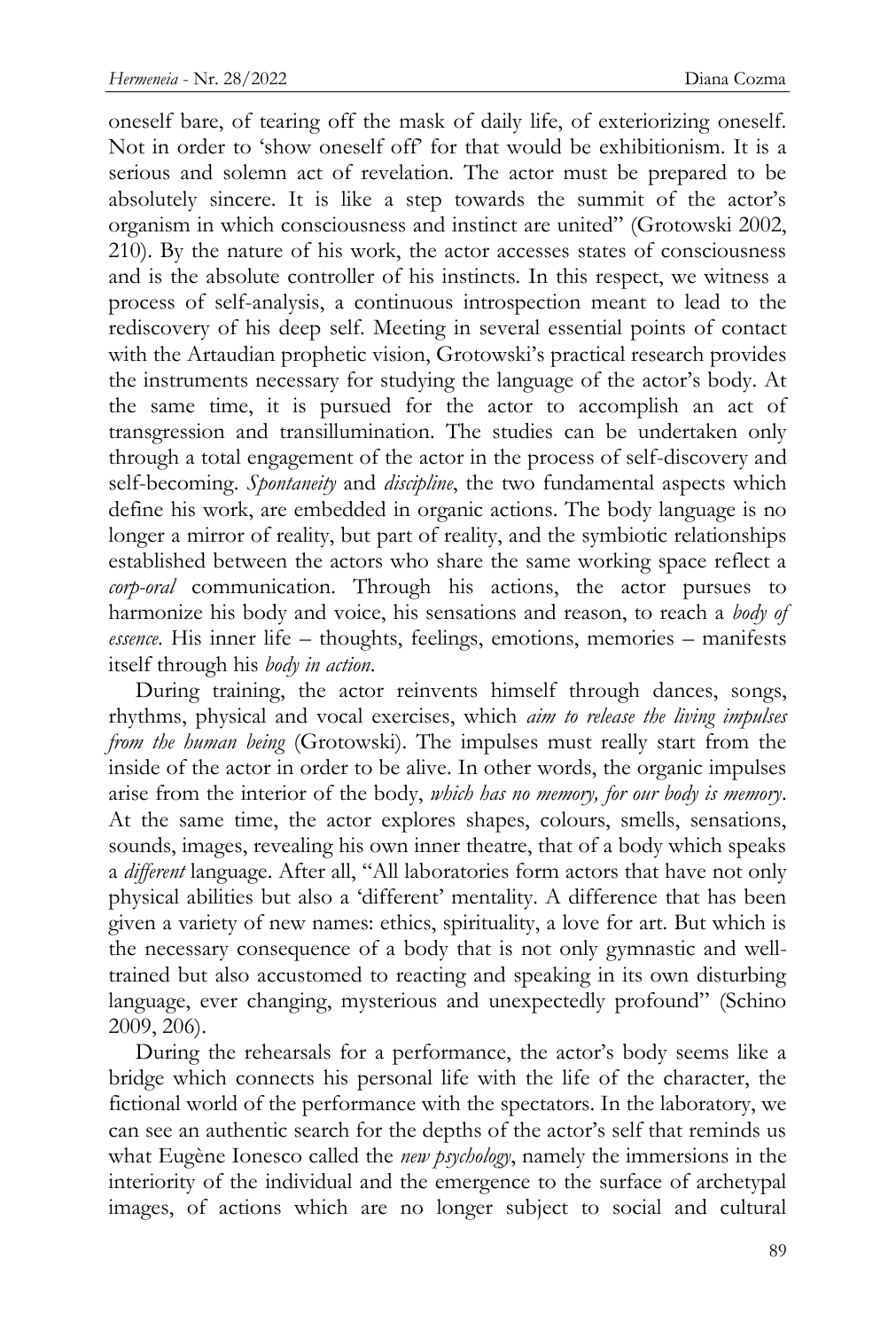conditioning. This process, which is simultaneously one of *remembering* and *self-becoming*, reveals the existence of the actor on multiple levels of reality. The actor"s work tends to regain his integrity, while the *organic storms* which occur inside him cause mutations in his consciousness. Thus, we can observe that, in fact, the transformations of the actor"s body are the result of certain meta-corporeal experiences. Involved and detached at the same time, during explorations, the actor has perfect control over his actions, and sometimes his "movement becomes dance, the words uttered by the voice become poetry" (Schino 2009, 107). At times, ancient texts are experienced, at other times, the physical, vocal, and mental exercises, the plastique exercises have in view an identification of the actor's body with elements of nature, air, water, fire, earth. The potentialities of the exercises are "the actor"s craftsman-like work on himself or herself, and at the same time an *operatio spiritualis*" (Barba 1999, 58). During the training, the actor continuously reinvents himself.

At the same time the laboratory work aims to reveal a *reality of memory*. In this respect, the actor seems to project himself to the edge of a world of visions and fantasies in which time seems to have stopped. The initiation of the actor in the process of self-becoming implies not only a transgression of the critical moments he experiences in his laboratory work, but also a renunciation. Undeniably, in this context, the actor gives up parts of himself: "When giving up parts of ourselves entails giving up personality traits, well-established and learned patterns of behaviour, ideologies, and even whole lifestyles, the pain can be excruciating. Yet these major forms of giving up are required if one is to travel very far on the journey of life toward ever-increasing maturity and spiritual growth. As with any giving up, the biggest fear is that one will be left totally empty. This is the existential fear of nothingness, of being nothing. But while any change from one way to another represents a death of the old way, it also makes room for the birth of a new one. I cannot emphasize how important these stages of dying are to the process of unlearning and new learning" (Peck 1997, 121). This process requires the awakening of senses, the capacity of perceiving the world in a different way with the eyes of a child, as "archaic thinking is a peculiarity of children and primitives" (Jung 1976, 48). The incursions into the *reality of memory* prove to be, eventually, practical ways not only of regaining a unity of being but also of rediscovering, inside him, the state of the child: "we are simply going back to the state of the child. But not in the meaning of playing that we are children, and not in the sense that we become childish. When I talk about return to the state of the child, I have in the background of my mind some indefinable memory: plunging into the world full of colours, sounds, the dazzling world, unknown, amazing, the world in which we are carried by curiosity, by enchantment, experience of the mysterious, of the secret. We are drifting then in the stream of reality,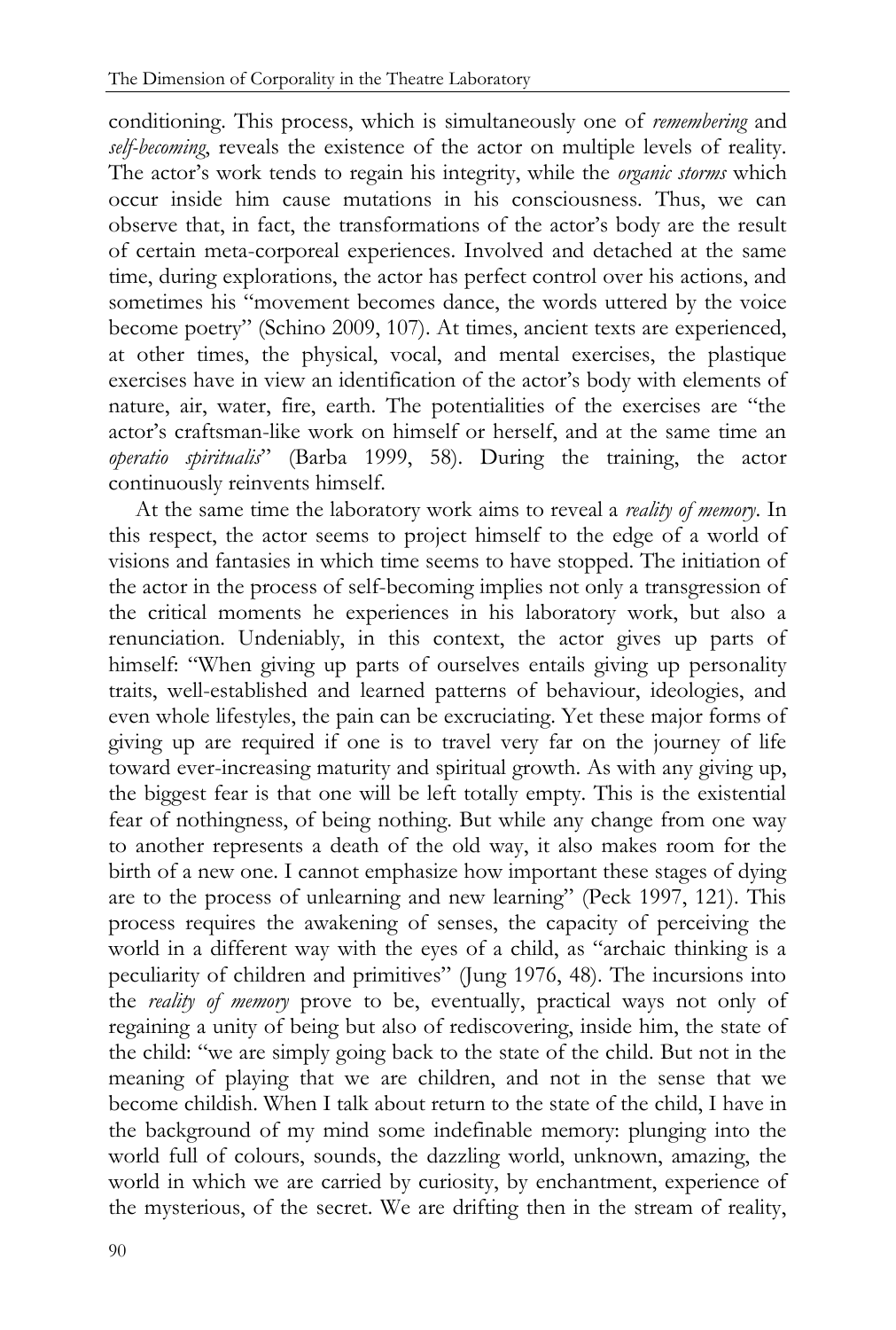but our movement, even if full of energy, is in point of fact a repose. We forgot about this state through the years of taming our body and with it our mind. It is necessary to refind this hypothetical child" (Grotowski 2001, 260). The actions aiming to access a reality of memory require maximum concentration. It is the concentration an actor is capable of when working in a space that he perceives as being his true home. Only in such an atmosphere of trust and sincerity, it is possible for a living process of selfbecoming to take place. During this process, many a time, it seems that the actor is between two worlds, the world of dreams/ day-dreams, that is the world of his visions, and the concrete world of the laboratory. He is fully immersed in the depths of his being and, at the same time, perfectly controlling himself, his mind, and his body. The unity, the harmony, the wholeness of his being are continually pursued during the experiments made on himself.

The unconscious, which "consists, among other things, of remnants of the undifferentiated archaic psyche, including its animal stages" (Jung 1976, 166), also represents an object of study. In a brief retrospective, we note that the theatre directors who undertook laboratory research were highly interested in the origins of theatre, myth and ritual, paying attention to archetypes and symbols, to the mind of the primitive man, studying the human body as the keeper of ancestral memories, revealing through their research "how much the products of the unconscious have in common with mythology" (Jung 1976, 51), taking into consideration that "investigation of the products of the unconscious yields recognizable traces of archetypal structures which coincide with the myth-motifs, among them certain types which deserve the name of dominants. These are archetypes like the anima, animus, wise old man, witch, shadow, earth-mother, etc., and the organizing dominants, the self, the circle, and the quaternity, i.e., the four functions or aspects of the self or of consciousness. It is evident that knowledge of these types makes myth interpretation considerably easier and at the same time puts it where it belongs, that is, on a psychic basis" (Jung 1976, 418). Thus, the actor, through his body, carrier of a multitude of potentialities, explores the alphabet of symbols and archetypes. From this perspective, in the Grotowskian vision, "One access to the creative way consists of discovering in yourself an ancient corporality to which you are bound by a strong ancestral relation […]. Starting from details you can discover in you somebody other – your grandfather, your mother. A photo, a memory of wrinkles, the distant echo of a color of the voice enable to reconstruct a corporality. First, the corporality of somebody known, and then more and more distant, the corporality of the unknown one, the ancestor. […] You can arrive very far back, as if your memory awakes. That is a phenomenon of reminiscence, as if you recall *Performer* of the primal ritual. Each time I discover something, I have the feeling it is what I recall. Discoveries are